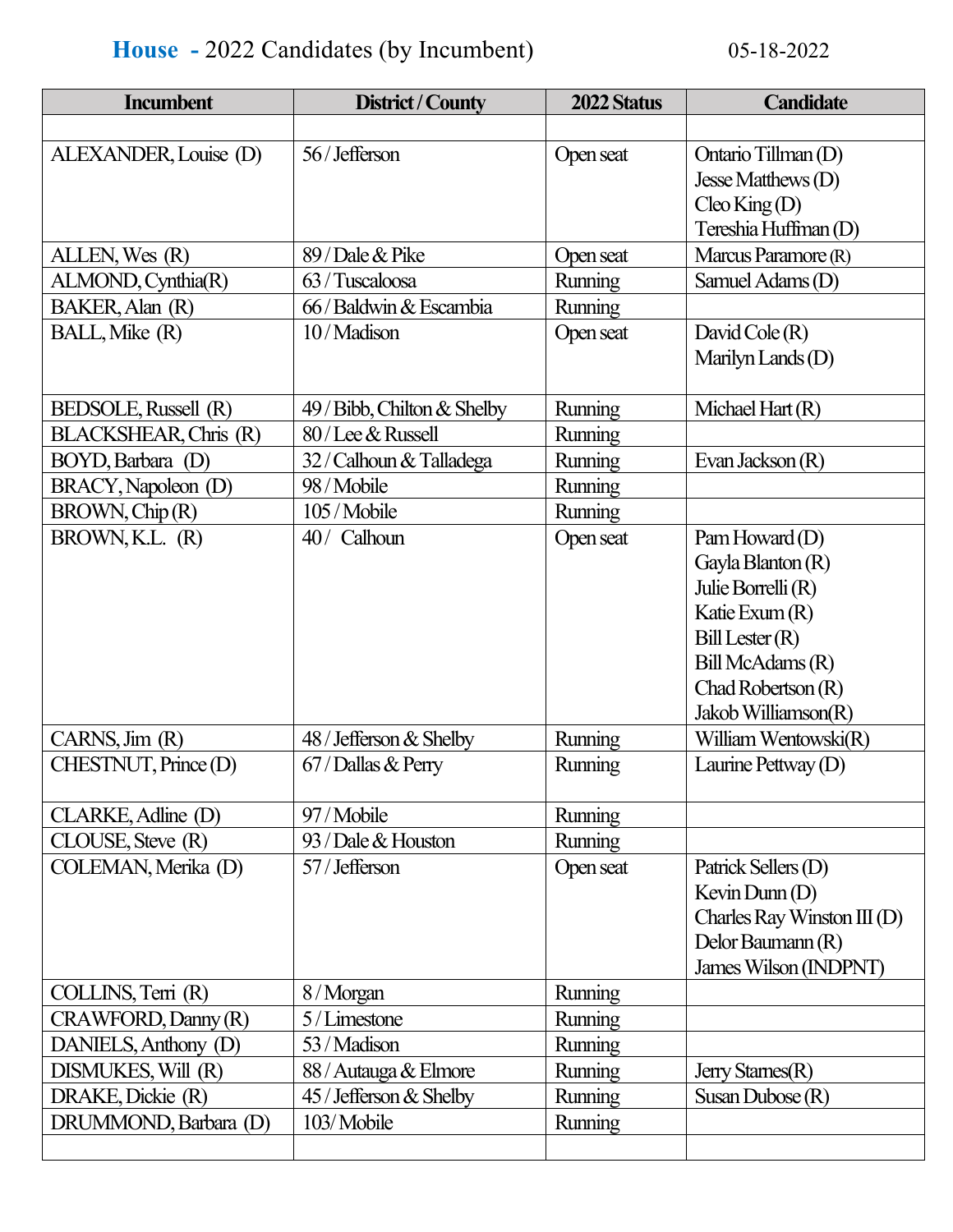| <b>Incumbent</b>       | District / County               | 2022 Status      | <b>Candidate</b>        |
|------------------------|---------------------------------|------------------|-------------------------|
|                        |                                 |                  |                         |
| EASTERBROOK, Brett (R) | $65$ / Choctaw, Clarke $&$      | Running          | Dee Ann Campbell (R)    |
|                        | Washington                      |                  | Marcus Caster (D)       |
| ELLIS, Corley (R)      | 41 / Shelby                     | Running          | Chris Nelson $(D)$      |
| ENGLAND, Chris (D)     | 70 / Tuscaloosa                 | Running          |                         |
| ESTES, Tracy (R)       | 17 / Lamar, Marion & Winston    | Running          |                         |
| FARLEY, Allen (R)      | 15 / Jefferson & Shelby         | Open seat        | Leigh Hulsey $(R)$      |
|                        |                                 |                  | Brad Tompkins (R)       |
|                        |                                 |                  | Richard Rouco (D)       |
| FAULKNER, David (R)    | 46/Jefferson                    | Running          |                         |
| FAUST, Joe (R)         | 94/Baldwin                      | Running          | Jennifer Fidler $(R)$   |
| FINCHER, Bob (R)       | 37 / Chambers, Cleburne &       | Running          |                         |
|                        | Randolph                        |                  |                         |
| FORTE, Berry (D)       | 84 / Barbour, Bullock & Russell | Running          |                         |
| GARRETT, Danny (R)     | 44 / Jefferson                  | Running          |                         |
| GASTON, Victor (R)     | 100/Mobile                      | <b>Open Seat</b> | Mark Shirey $(R)$       |
|                        |                                 |                  | Pete Kupfer $(R)$       |
|                        |                                 |                  | Joe Piggott (R)         |
| GIVAN, Juandalynn (D)  | 60 / Jefferson                  | Running          | Nina Taylor $(D)$       |
| GRAY, Jeremy (D)       | 83 / Lee & Russell              | Running          |                         |
|                        |                                 |                  |                         |
| GREER, Lynn (R)        | 2/Lauderdale & Limestone        | Open seat        | Kimberly Butler $(R)$   |
|                        |                                 |                  | Jason Spencer Black(R)  |
|                        |                                 |                  | Ben Harrison (R)        |
|                        |                                 |                  | Terrance Irelan (R)     |
| GRIMSLEY, Dexter (D)   | 85 / Henry & Houston            | Running          | $Rick$ Rehm $(R)$       |
| HALL, Laura (D)        | 9/Madison                       | Running          |                         |
| HANES, Tommy (R)       | 23 / DeKalb & Jackson           | Running          | Mike Kirkland $(R)$     |
| HARBISON, Corey (R)    | 12/Cullman                      | Running          | James C. Fields $Jr(D)$ |
| HASSELL, Kenyatte (D)  | 78 / Montgomery                 | Running          |                         |
| HILL, Jim (R)          | 50 / St Clair                   | Running          |                         |
| HOLLIS, Rolanda (D)    | 58 / Jefferson                  | <b>Running</b>   |                         |
| HOLMES, Mike (R)       | 31/Elmore                       | <b>Open Seat</b> | Troy Stubbs $(R)$       |
|                        |                                 |                  | R.T. Barksdale (R)      |
|                        |                                 |                  | Chadwick Smith (R)      |
| HOWARD, Ralph (D)      | 72 / Bibb, Greene, Hale,        | Running          | Curtis Travis (D)       |
|                        | Marengo & Perry                 |                  |                         |
| HURST, Steve (R)       | 35 / Calhoun, Clay & Talladega  | <b>Running</b>   |                         |
| INGRAM, Reed (R)       | 75 / Elmore & Montgomery        | Running          |                         |
| ISBELL, Gil (R)        | 28 / Etowah                     | Running          | Mack Butler $(R)$       |
| JACKSON, Thomas (D)    | 68 / Clarke, Conecuh, Marengo   | Running          | Fred Kelley $(R)$       |
|                        | & Monroe                        |                  |                         |
|                        |                                 |                  |                         |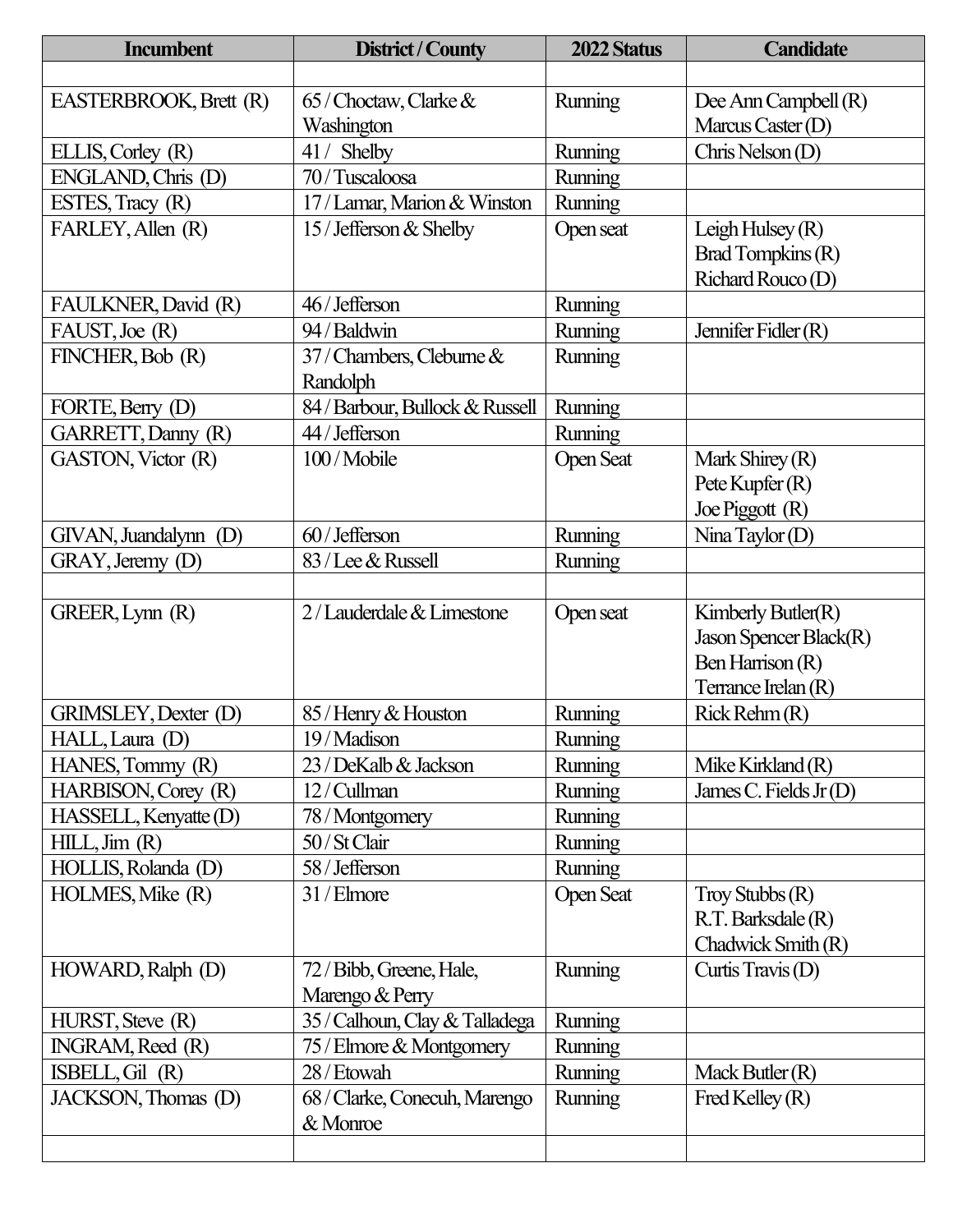| <b>Incumbent</b>         | District / County              | 2022 Status    | <b>Candidate</b>          |
|--------------------------|--------------------------------|----------------|---------------------------|
|                          |                                |                |                           |
| JONES, Mike (R)          | $92$ / Coffee, Covington &     | Open seat      | Greg White $(R)$          |
|                          | Escambia                       |                | Matthew Hammett (R)       |
|                          |                                |                | Steve Hubbard (D)         |
| JONES, Sam (D)           | 99 / Mobile                    | <b>Running</b> | Levi Wright $Jr(D)$       |
| KIEL, Jamie (R)          | 18/Colbert, Franklin &         | Running        |                           |
|                          | Lauderdale                     |                |                           |
| KITCHENS, Wes (R)        | 27 / Blount, DeKalb & Marshall | Running        | Herb Neu $(D)$            |
| LAWRENCE, Kelvin (D)     | 69 / Autauga, Lowndes,         | Running        | Karla Knight Maddox (R)   |
|                          | Montgomery & Wilcox            |                |                           |
| LEDBETTER, Nathaniel (R) | 24/DeKalb                      | Running        | Don Stout $(R)$           |
| LEE, Paul $(R)$          | 86/Houston                     | Running        |                           |
| LIPSCOMB, Craig (R)      | 30 / Etowah & St Clair         | Running        |                           |
| LOVVORN, Joe (R)         | $79$ /Lee                      | Running        |                           |
| MARQUES, Rhett (R)       | 91/Coffee                      | Running        | Les Hogan $(R)$           |
| McCAMPBELL, A.J. (D)     | 71 / Greene, Marengo, Sumter   | Running        |                           |
|                          | & Tuscaloosa                   |                |                           |
| McCLAMMY, Penni (D)      | 76/Montgomery                  | Running        |                           |
| McCUTCHEON, Mac (R)      | 25 / Limestone & Madison       | Open seat      | Phillip Rigsby $(R)$      |
|                          |                                |                | William Clemons $(R)$     |
|                          |                                |                | Mallory Hagan (D)         |
| McMILLAN, Steve (R)      | 95 / Baldwin                   | Open seat      | Reginald Pulliam (R)      |
|                          |                                |                | Frances Holk Jones (R)    |
|                          |                                |                | Michael Ludvigsen, Jr (R) |
|                          |                                |                | Richard Brackner (D)      |
| MEADOWS, Charlotte (R)   | 74/Montgomery                  | Running        | Malcolm Calhoun (D)       |
|                          |                                |                | Phillip Ensler $(D)$      |
| MOONEY, Arnold (R)       | 43 / Shelby                    | Running        | Prince Cleveland (D)      |
| MOORE, Mary (D)          | 59 / Jefferson                 | Running        |                           |
| MOORE, Parker (R)        | 4 / Limestone & Morgan         | Running        | Patrick Johnson (R)       |
|                          |                                |                | Sheila Banister $(R)$     |
| MORRIS, TaShina (D)      | 77/Montgomery                  | <b>Running</b> |                           |
| NORDGREN, Becky (R)      | 29 / Calhoun, DeKalb &         | Open seat      | Mark Gidley (R)           |
|                          | Etowah                         |                | Jamie Grant (R)           |
| OLIVER, Ed (R)           | 81 / Chilton, Coosa &          | Running        |                           |
|                          | Tallapoosa                     |                |                           |
| PASCHAL, Kenneth (R)     | 73 / Shelby                    | Running        |                           |
| PETTUS, Phillip (R)      | 1 / Lauderdale                 | Running        | Maurice McCaney (R)       |
| POOLE, Bill (R)          | 63 / Tuscaloosa                | Open seat      | Cynthia Almond(R)         |
| PRINGLE, Chris (R)       | 101 / Mobile                   | <b>Running</b> |                           |
| RAFFERTY, Neil (D)       | 54 / Jefferson                 | Running        | Britt Blalock (D)         |
|                          |                                |                | Edward Maddox (D)         |
| REYNOLDS, Rex (R)        | 21 / Madison                   | Running        |                           |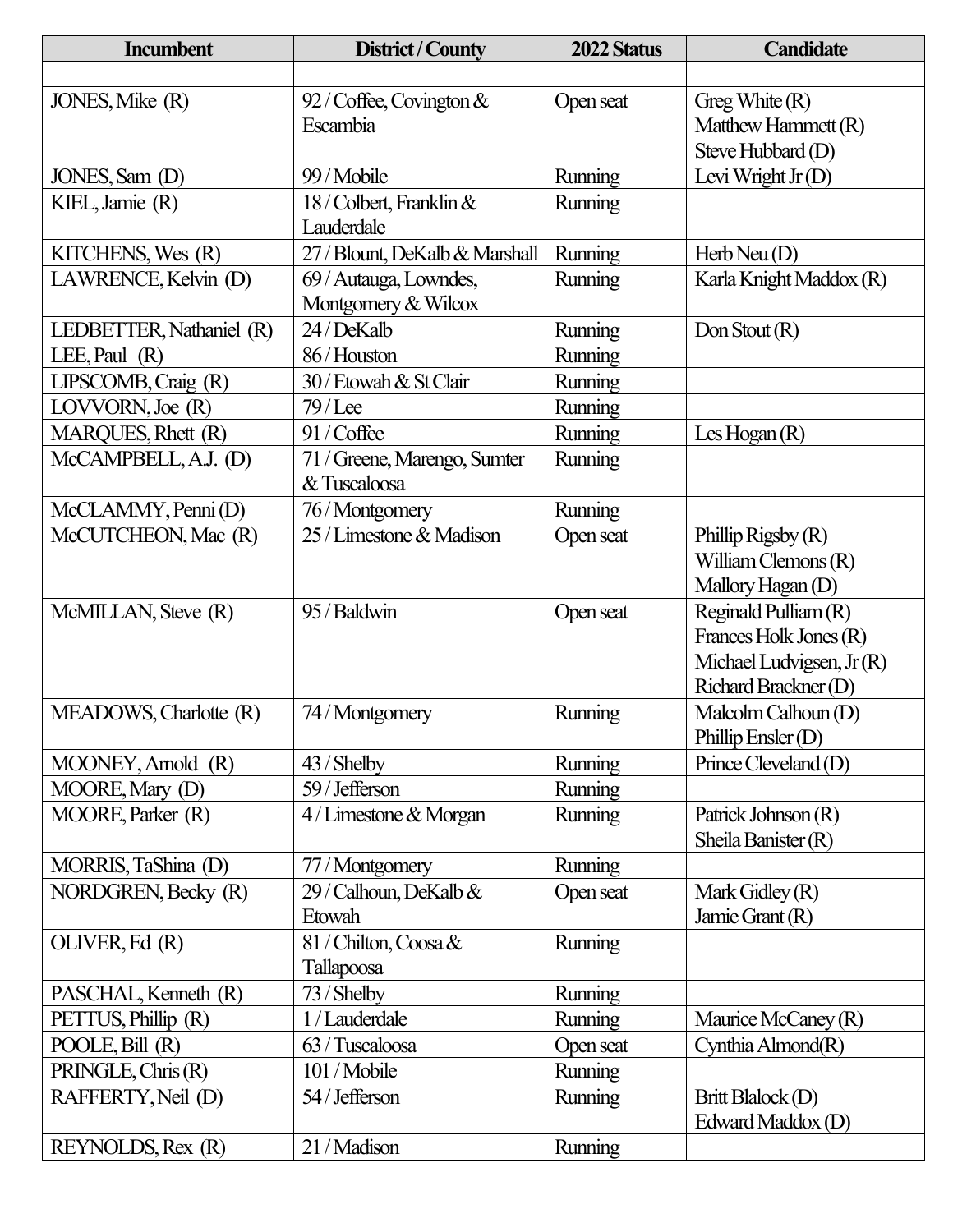| <b>Incumbent</b>       | District / County              | 2022 Status | <b>Candidate</b>                                  |
|------------------------|--------------------------------|-------------|---------------------------------------------------|
|                        |                                |             |                                                   |
| $RICH,$ Kerry $(R)$    | 26 / DeKalb & Marshall         | Open seat   | Brock Colvin (R)                                  |
|                        |                                |             | Annette Holcomb (R)                               |
|                        |                                |             | Todd Mitchem(R)                                   |
|                        |                                |             | Ben Alford(D)                                     |
| ROBBINS, Ben (R)       | 33 / Clay, Coosa & Talladega   | Running     | Fred Crum $Sr(D)$                                 |
| ROBERTSON, Proncey (R) | 7/Franklin, Lawrence, Morgan   | Running     | Mose Jones Jr $(D)$                               |
|                        | & Winston                      |             | Ernie Yarbrough (R)                               |
| ROGERS, John (D)       | 52 / Jefferson                 | Running     | LaTanya Millhouse(D)                              |
| ROWE, Connie (R)       | 13 / Blount & Walker           | Open seat   | Greg Barnes $(R)$                                 |
|                        |                                |             | Matt Woods $(R)$                                  |
|                        |                                |             | Keith Davis $(R)$                                 |
|                        |                                |             | Charles Waits $(R)$                               |
|                        |                                |             | Matt Dozier (R)                                   |
| SANDERFORD, Howard (R) | 20/Madison                     | Open seat   | James Brown $(R)$                                 |
|                        |                                |             | Angela McClure $(R)$                              |
|                        |                                |             | Frances Taylor $(R)$                              |
|                        |                                |             | James Lomax $(R)$                                 |
| SCOTT, Rod (D)         | 55 / Jefferson                 | Running     | Travis Hendrix (D)                                |
|                        |                                |             | Phyllis Oden-Jones(D)                             |
|                        |                                |             | Fred "Coach" Plump (D)                            |
|                        |                                |             | Antwon Womack (D)                                 |
| SELLS, Chris (R)       | 90 / Butler, Coffee, Conecuh,  | Running     |                                                   |
|                        | Crenshaw & Montgomery          |             |                                                   |
| SHAVER, Ginny (R)      | 39 / Calhoun, Cherokee,        | Running     | Brent Rhodes $(R)$                                |
|                        | Cleburne & DeKalb              |             |                                                   |
| SHEDD, Randall (R)     | 11 / Blount, Cullman, Marshall | Running     |                                                   |
|                        | & Morgan                       |             |                                                   |
| SHIVER, Harry (R)      | 64 / Baldwin & Monroe          | Open seat   | Donna Givens $(R)$                                |
|                        |                                |             | Angelo Jacob Fermo (R)                            |
| SIMPSON, Matt (R)      | 96 / Baldwin & Mobile          | Running     | Danielle Duggar (R)                               |
| SMITH, Ivan (R)        | 42 / Autauga & Chilton         | Running     |                                                   |
| SORRELL, Andrew (R)    | $3$ / Colbert, Lauderdale $&$  | Open seat   | Susan Bentley(D)                                  |
|                        | Lawrence                       |             | Wesley Thompson(D)                                |
|                        |                                |             | Fred Joly $(R)$                                   |
| SORRELLS, Jeff (R)     | 87 / Geneva & Houston          | Running     | (Mr) Kerry Underwood (R)<br>Eric E. Johnson $(R)$ |
| SOUTH, Kyle (R)        | 16/Fayette, Jefferson, Lamar & | Running     |                                                   |
|                        | Tuscaloosa                     |             |                                                   |
| STADTHAGEN, Scott (R)  | 9/Cullman, Marshall &          | Running     |                                                   |
|                        | Morgan                         |             |                                                   |
| STANDRIDGE, David (R)  | 34 / Blount & Marshall         | Running     |                                                   |
| STRINGER, Shane (R)    | 102/Mobile                     | Running     |                                                   |
|                        |                                |             |                                                   |